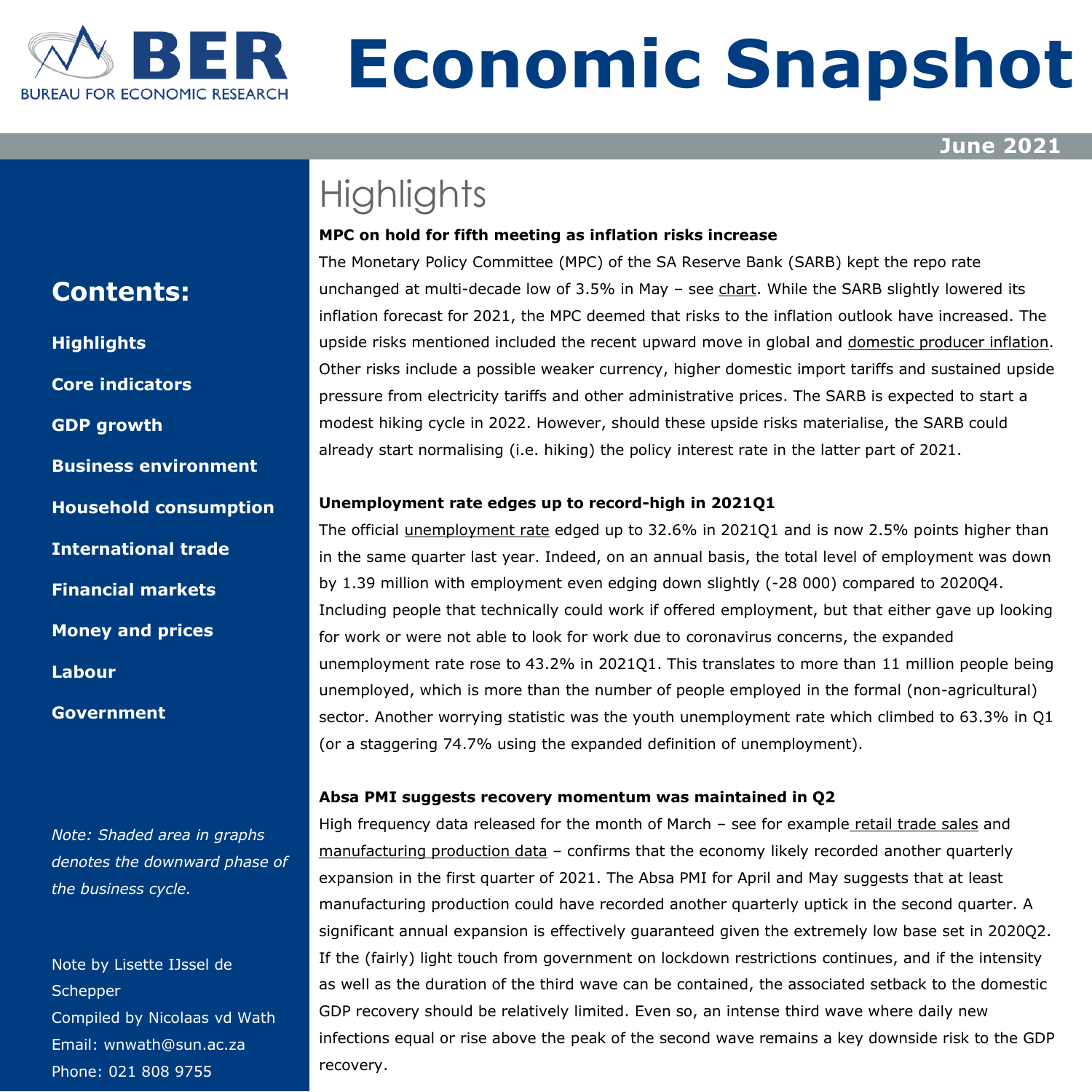# <span id="page-1-0"></span>Core indicators





# CPI inflation

y-o-y % change



## Interest rates



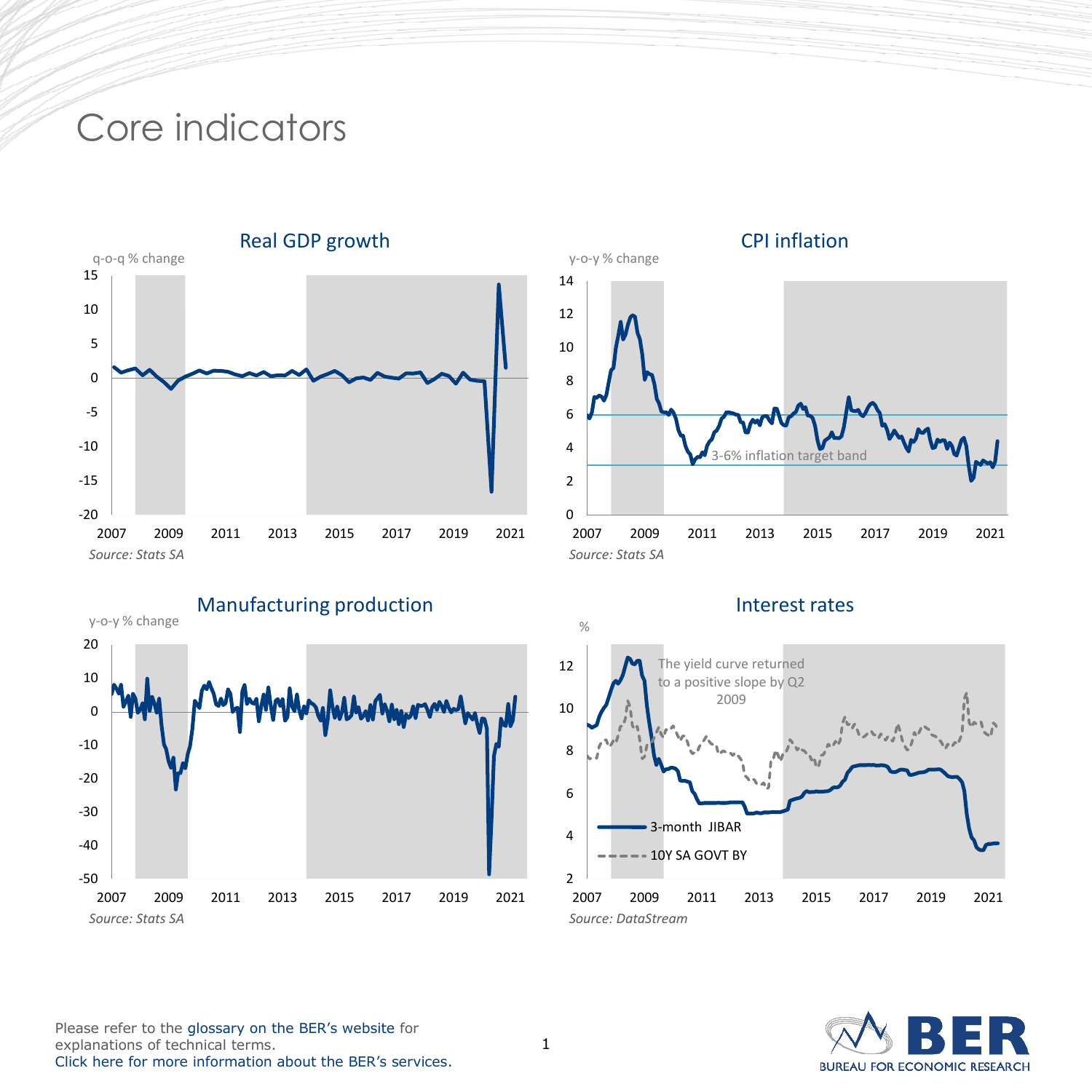# <span id="page-2-0"></span>GDP growth





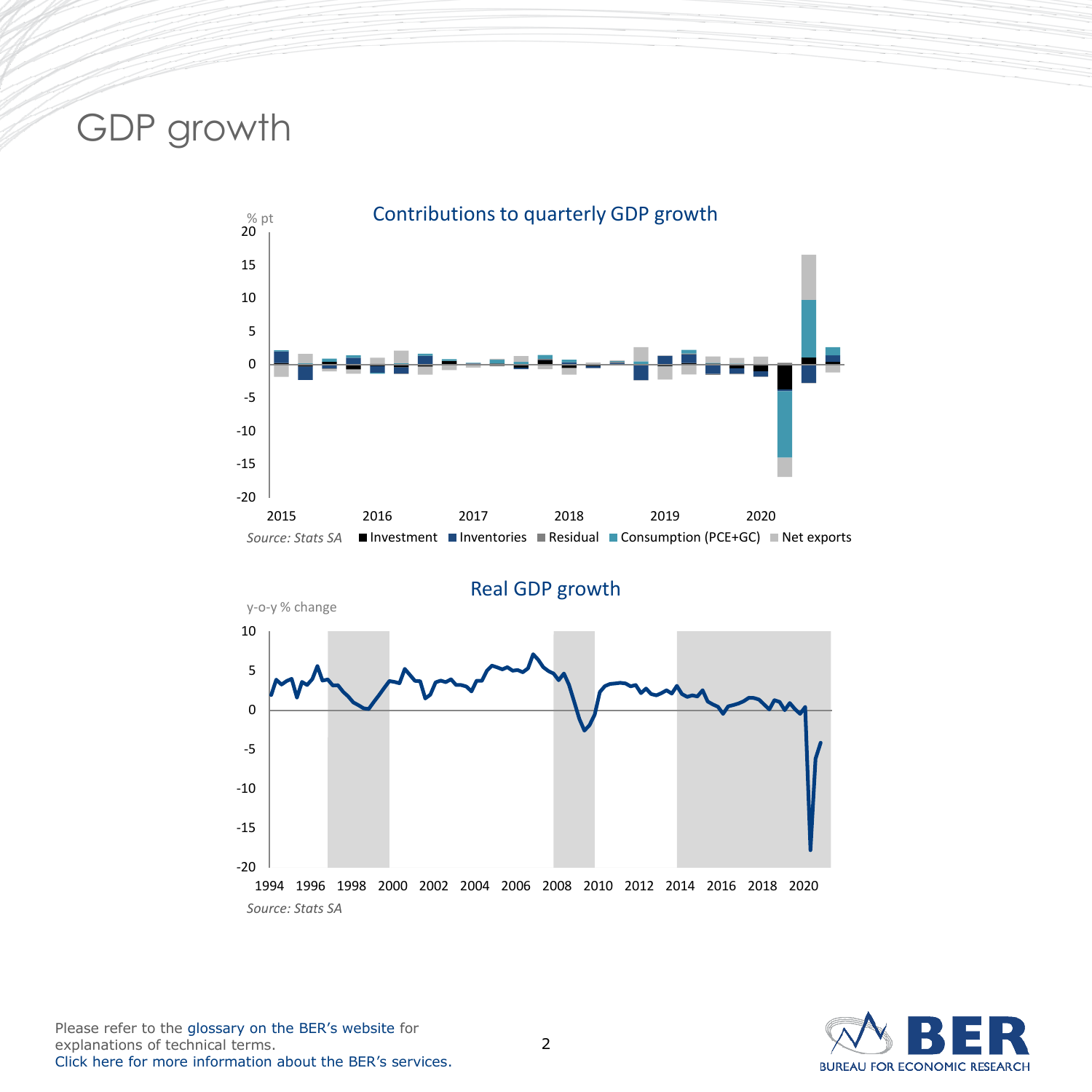# <span id="page-3-0"></span>Business environment



RMB/BER Business Confidence Index



## 2009 2011 2013 2015 2017 2019 2021 Absa Purchasing Managers' Index *Source: BER* index points

 $\Omega$  2009 2011 2013 2015 2017 2019 2021 Total domestic vehicle sales thousand units *Source: Naamsa*

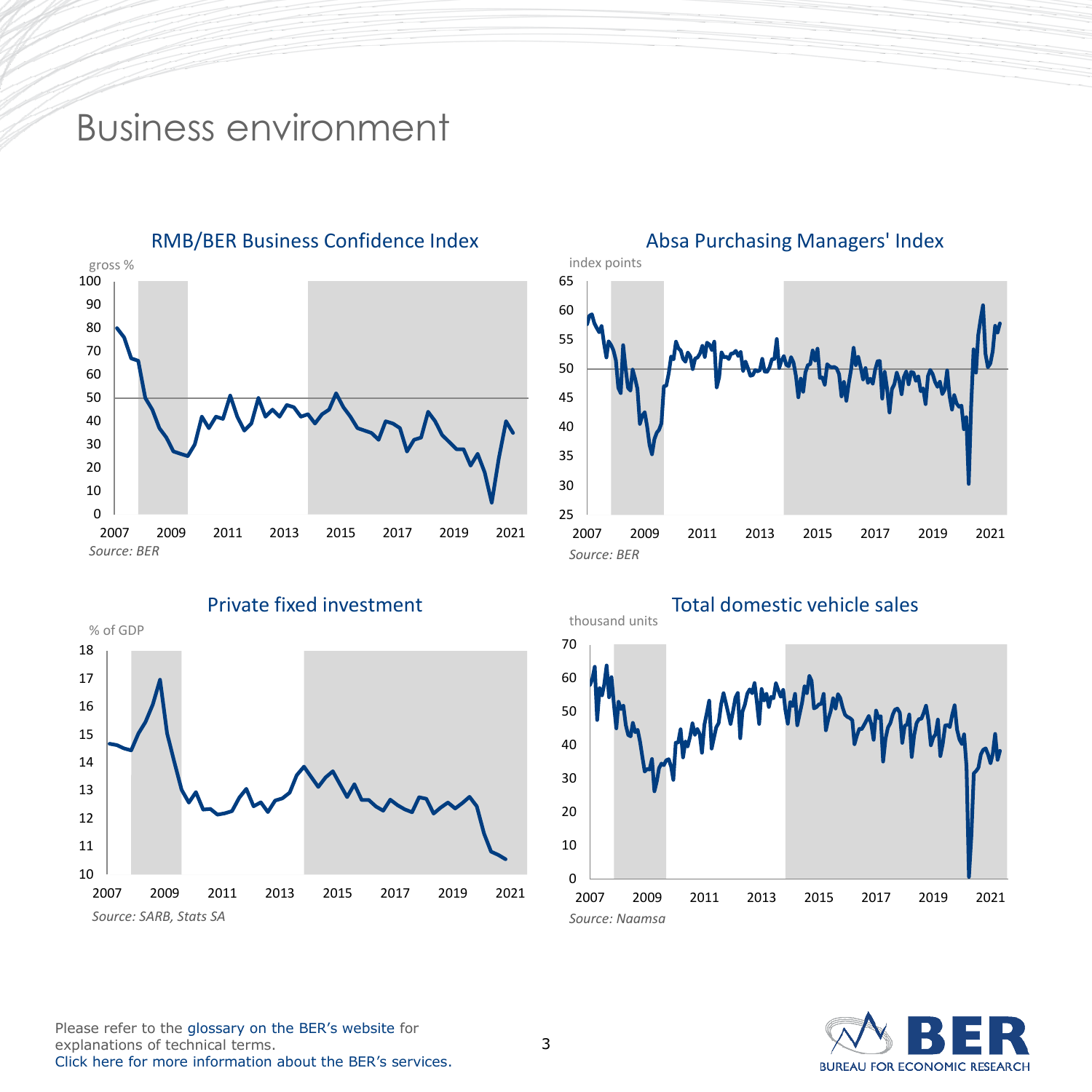# <span id="page-4-0"></span>Household consumption









# **BUREAU FOR ECONOMIC RESEARCH**

Please refer to the [glossary on the BER's website](https://www.ber.ac.za/Glossary/) for explanations of technical terms. [Click here for more information about the BER's services](https://www.ber.ac.za/About-BER/Product-offering/).

4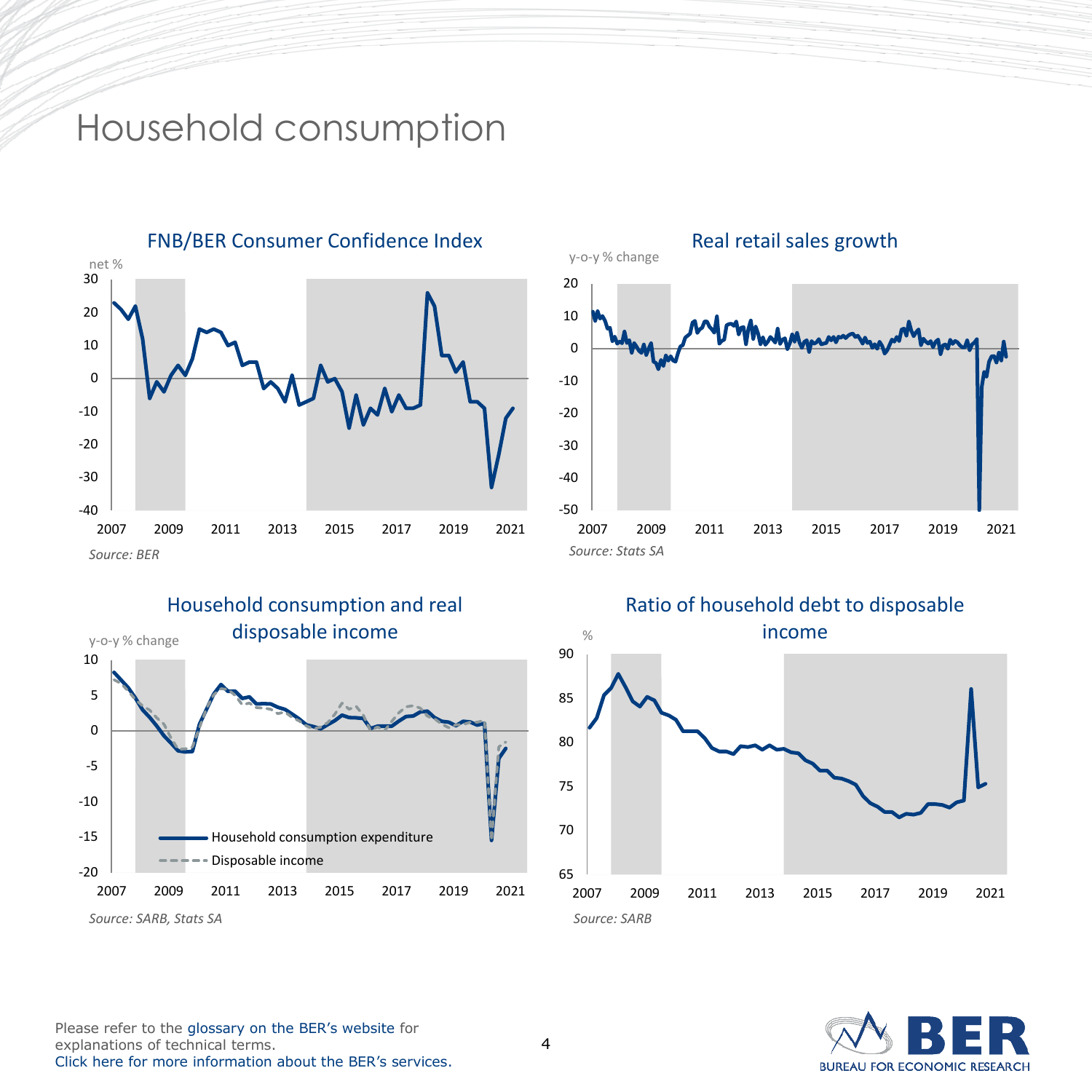# <span id="page-5-0"></span>International trade



 2009 2011 2013 2015 2017 2019 2021 Nominal exchange rate R/US\$ *Source: DataStream*

# Current account balance

% of GDP



## Real effective exchange rate of the Rand



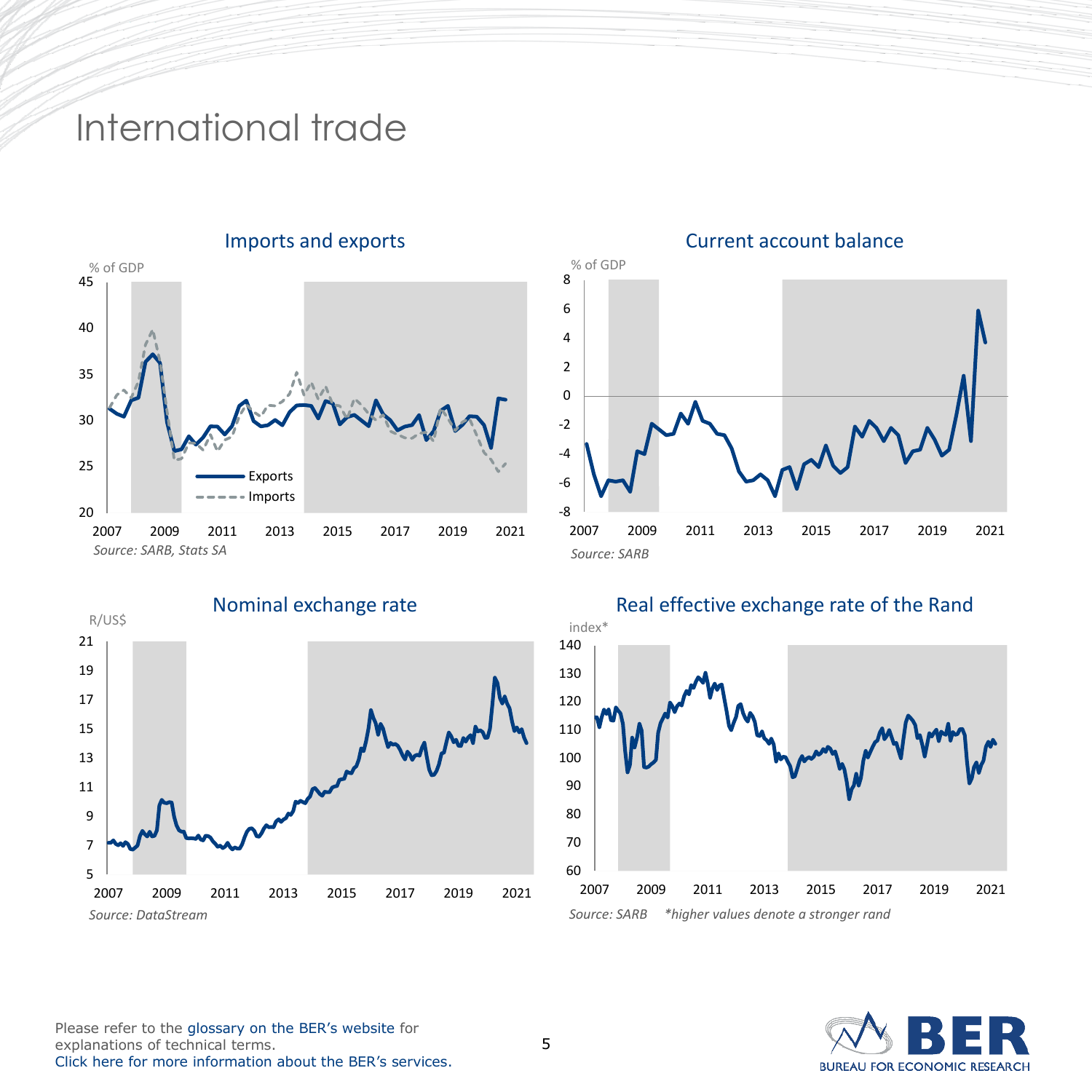# <span id="page-6-0"></span>Financial markets











**BUREAU FOR ECONOMIC RESEARCH** 

Please refer to the [glossary on the BER's website](https://www.ber.ac.za/Glossary/) for explanations of technical terms. [Click here for more information about the BER's services](https://www.ber.ac.za/About-BER/Product-offering/).  $\frac{9}{6}$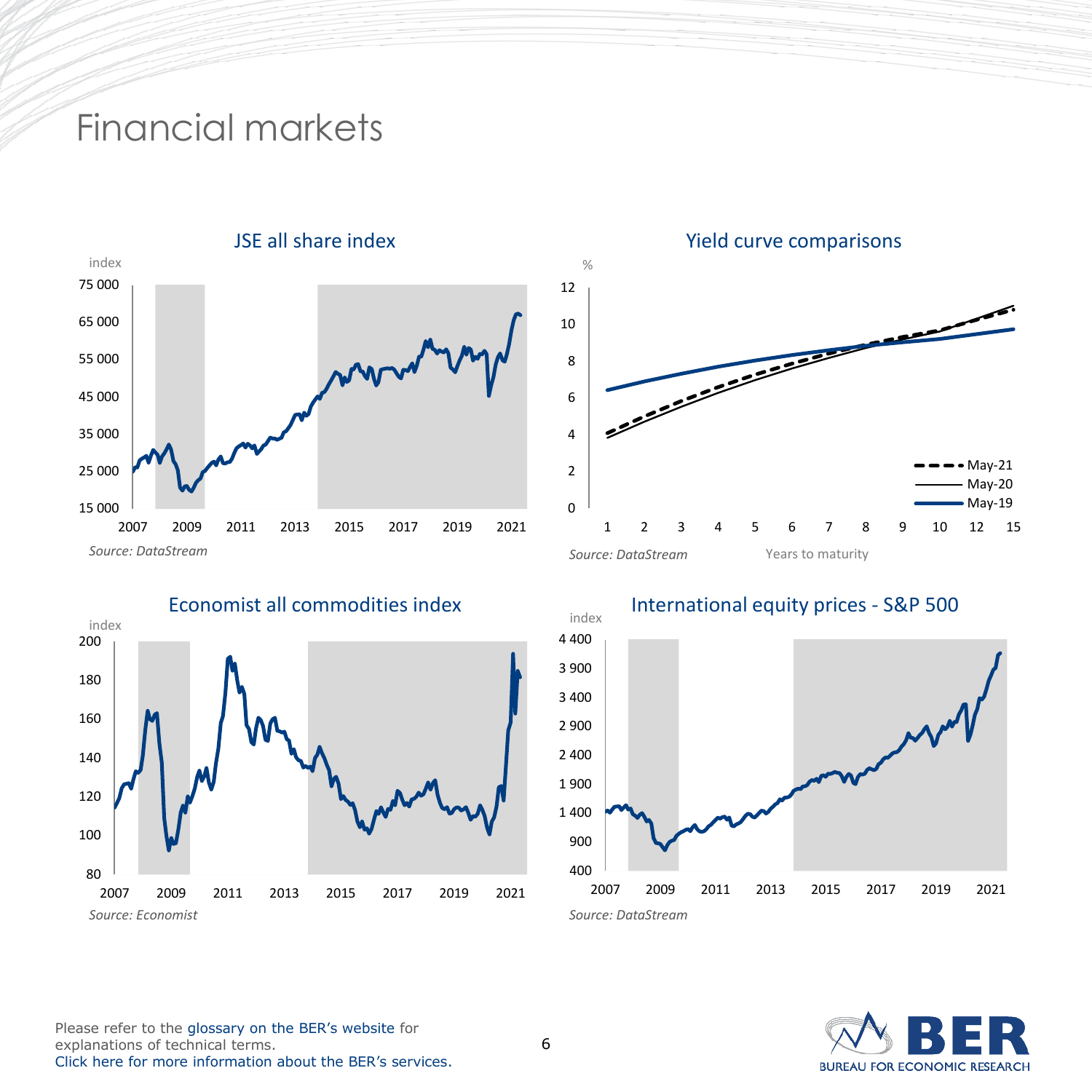## <span id="page-7-0"></span>Money and prices



## Repo and prime interest rate



### $\Omega$ 1 2 3 4 5 6 7 8 9 10 2012 2013 2014 2015 2016 2017 2018 2019 2020 2021 Consumer and producer prices CPI goods PPI manufacturing y-o-y % change

*Source: Stats SA*



## M3 monetary aggregates and credit

**BUREAU FOR ECONOMIC RESEARCH**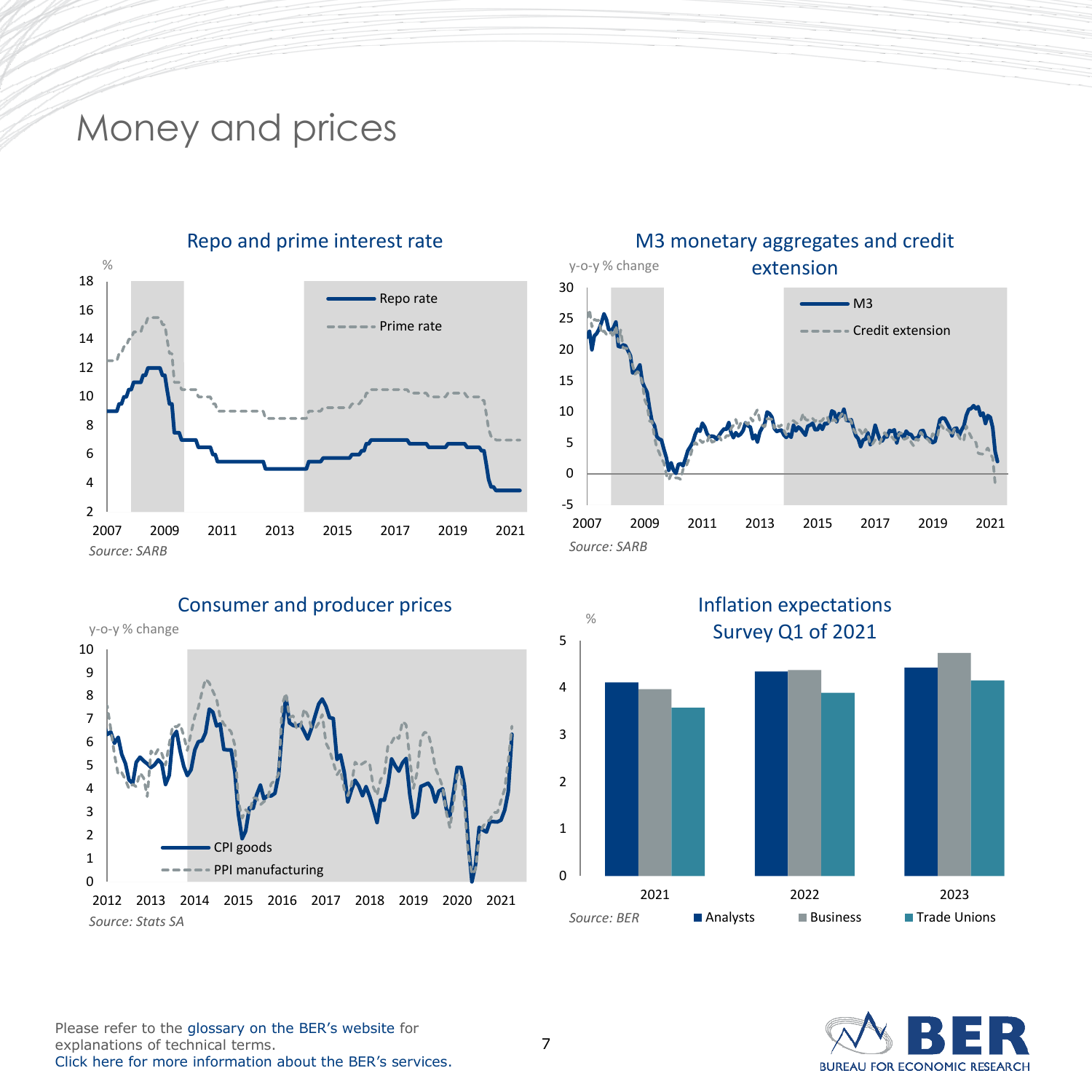# <span id="page-8-0"></span>Labour





## Unemployment rate



## Labour productivity



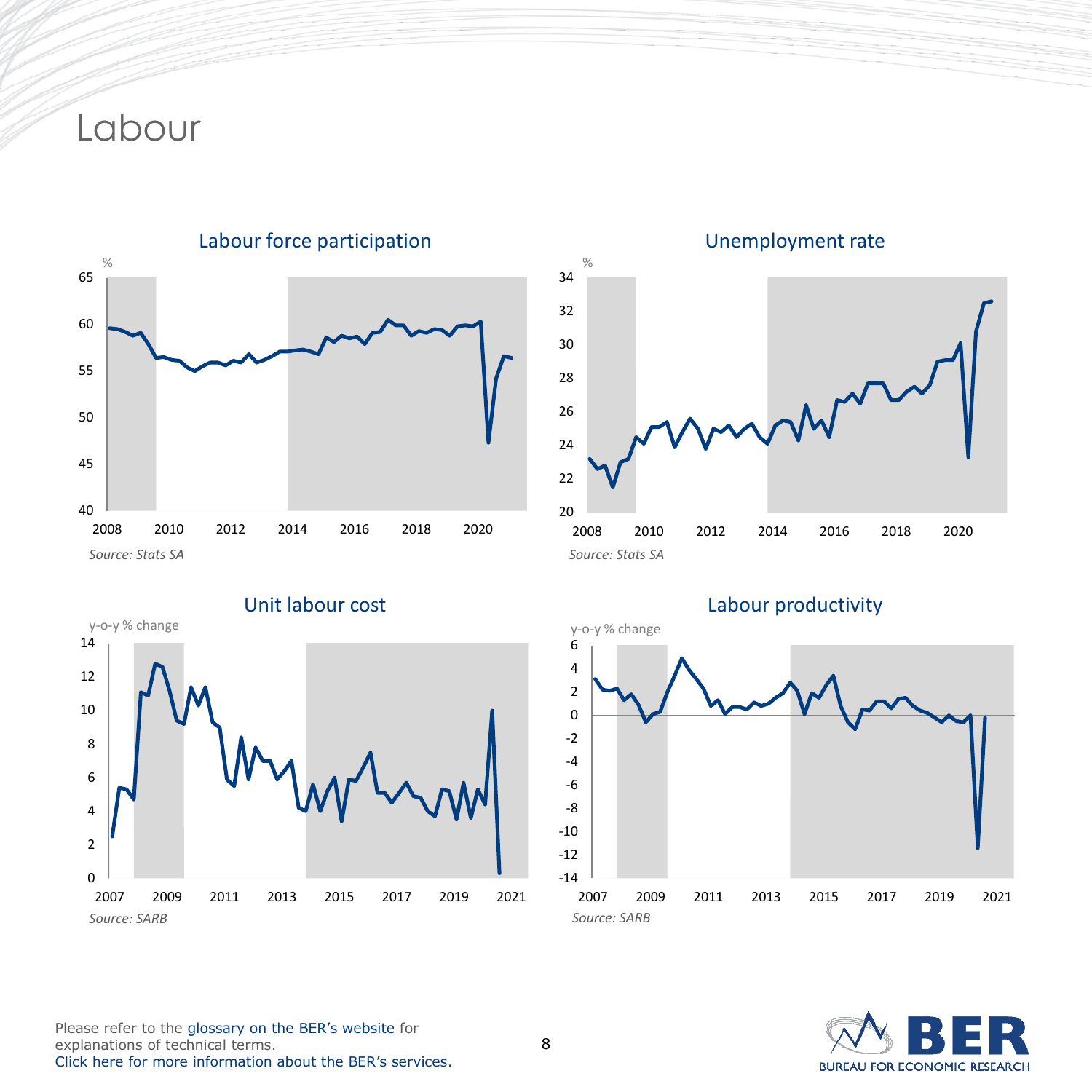## <span id="page-9-0"></span>Government



Real government consumption





Gross government debt



**BUREAU FOR ECONOMIC RESEARCH**